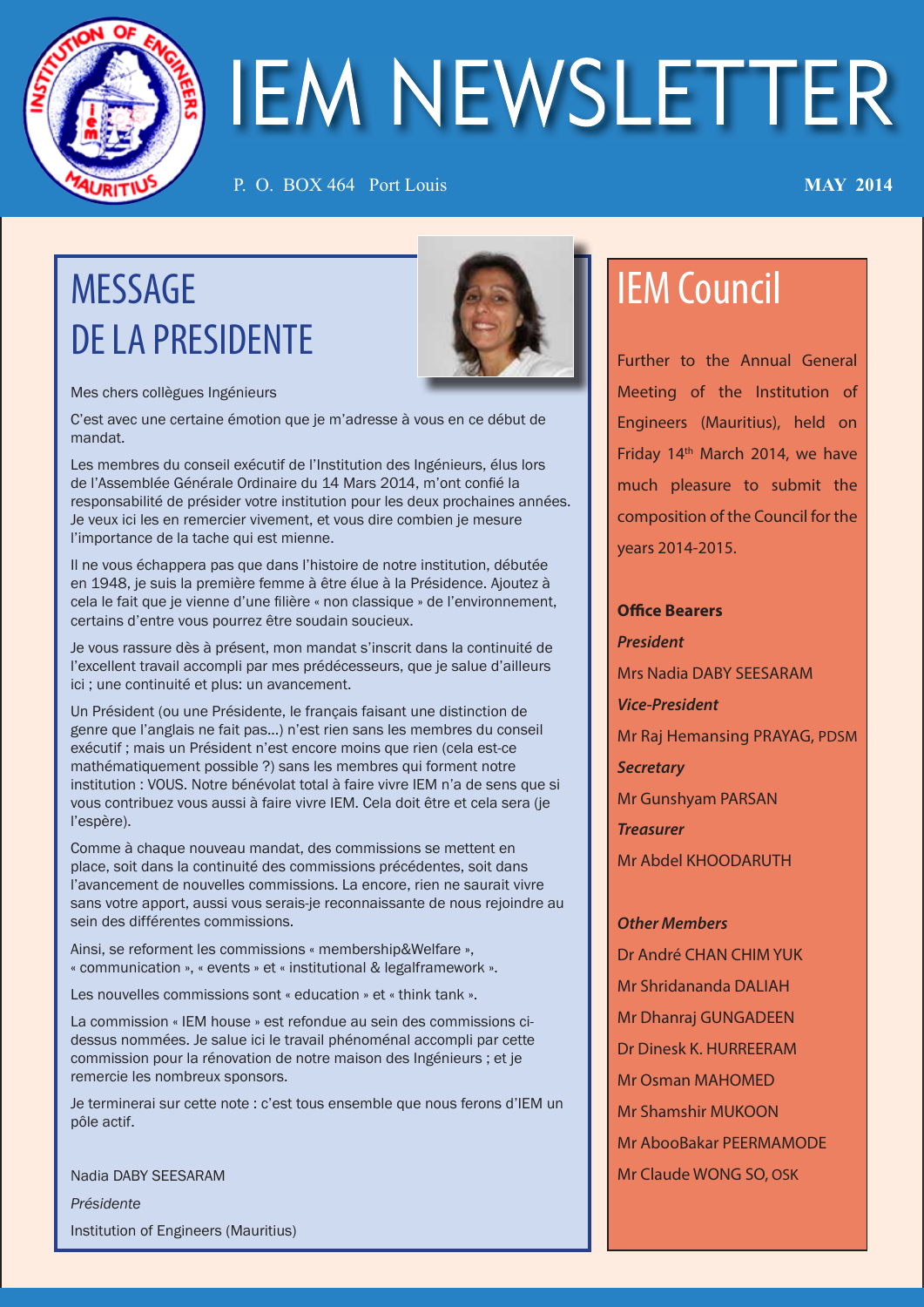#### **Communication Committee Chairperson**

N DABY SEESARAM

#### **Members**

#### D K Hurreeram,

Co-opted IEM members

#### **Mission**

To make IEM visible on the national and international scenes

#### **Action Plan**

- **1. IT communication**
	- Review IEM website platform
	- Keep website updated and lively
	- IEM on Professional networks (e.g. LinkedIn)

#### **2. Media Communication**

- Communication protocol to be prepared and vetted for communication with media
- Dissemination of information through media of general nature on engineering world
- Comment on issues of national interest through press communiqué
- Legal aspects to be evaluated in case IEM is sued

#### **3. Publications**

- IEM quarterly newsletters
- Annual IEM Journal a yearly journal for the engineering community issued for Engineers' Day & IEM annual diner

# **Education Committee**

#### **Chairperson** D K Hurreeram

#### **Members**

 N Daby Seesaram, S Mukoon, A Khoodaruth Co-opted IEM members

#### **Mission**

Development of the framework for capacity building and ensuring high academic standards of engineering institutions.

#### **Action Plan**

- Development of a framework for defining 'Credits' associated to CPDs such that these are recognized locally and internationally.
- Setting up of an IEM Professional Centre at its headquarters in Quatre Bornes for the purpose of running, on a regular basis, a series of MQA approved short courses to the benefit of practicing engineers.
- Collaborate with CRPE for the running of short courses against which CPDs can be claimed.
- Strengthen collaboration with tertiary education institutions, involved in the offer of engineering programmes in Mauritius, with a view to ensure high academic standards.
- Publication of the norms and standards to be met by engineering institutions and the expected competency standards to be achieved by students on graduation.

# **Membership and Welfare Committee**

#### **Chairperson**

S Parsan

#### **Members**

A. Chan Chim Yuk C. Wong So Co-opted IEM members

#### **Mission**

To raise the status of Engineers in the eyes of general public, and the value the Institution brings to its members.

#### **Actions/Activities**

- Increase Membership Roll
- Recruitment of student members from local universities
- Facilitate application process
- Promote Engineering as a

profession among students

- Presentation to A-level students on Engineering as a career.
- Promotional posters in schools across Mauritius.
- IEM Membership card
- Distribution of cards to compliant members
- Expand the pool of companies participating in providing benefits to IEM card holders
- IEM House turn into a more active place
- Setting up of a resource center for IEM members and engineering students to access publications at IEM House
- Status and Image of Engineers
- Set up disciplinary measures against IEM members who are found to have violated

IEM Code of Ethics

- Discuss the issue of status and image of engineers in Mauritius among members.
- IEM Value to its members
- Satisfaction and opinion survey of IEM members on value brought by IEM to its members
- Set up new services for the benefit of members
- Application Process
	- Facilitate the application process
	- Produce guidance material on completing the application form
	- Set up online application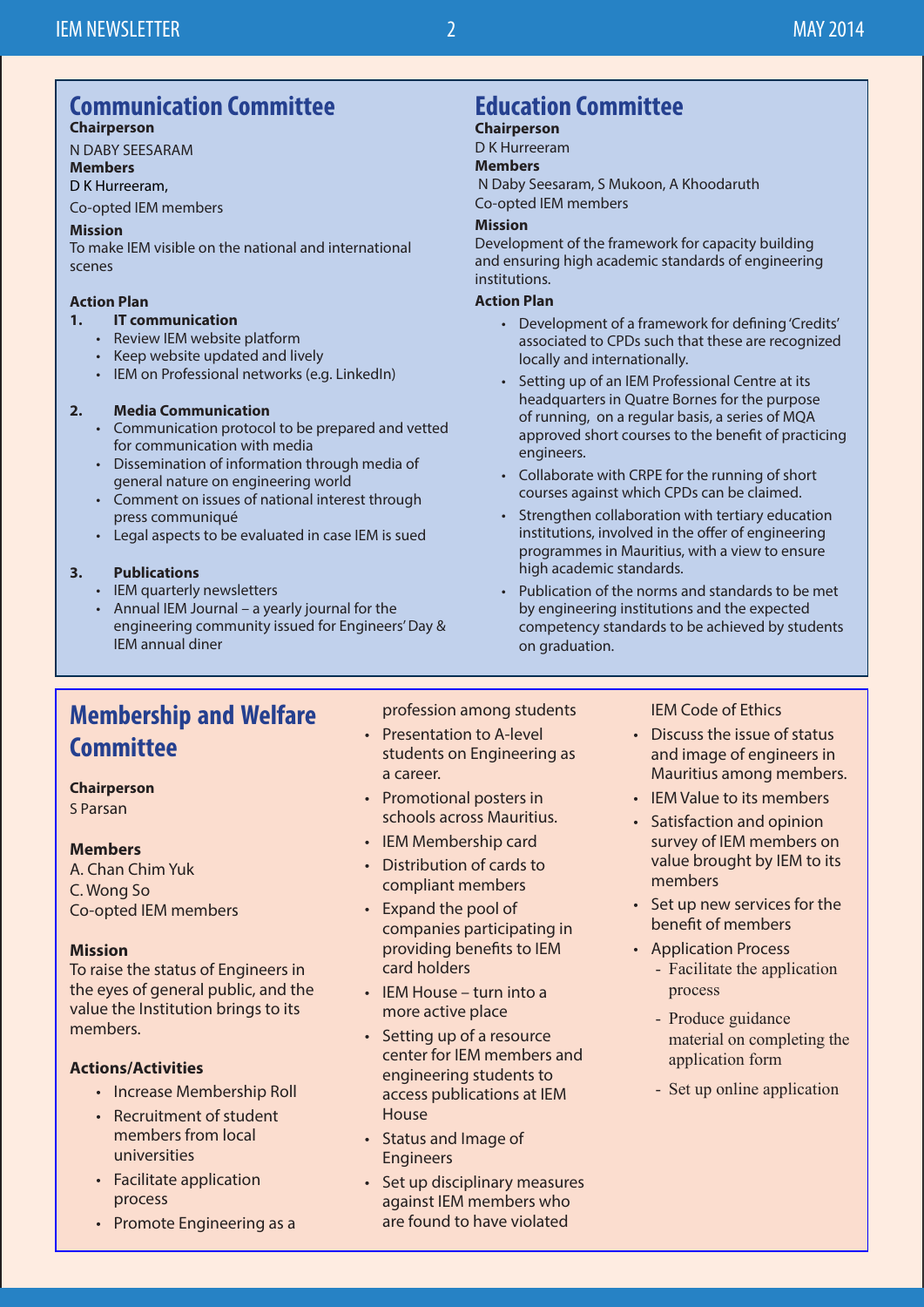# **Think Tank**

#### **Chairperson**

Raj H. Prayag **Members** O Mahomed, A Gungadeen, S Mukoon Co-opted IEM members

#### **Mission**

To constitute group of Experts and Experienced Members in their respective fields to lead as opinion leaders addressing major National Current Engineering Development Issues/Subjects which are pertinent to the Sustainable Development of Mauritius, in line with Best Available, Adaptable, Affordable Technologies and Practices.

#### **Actions/Activities**

1. To provide expert opinions/advice on engineering issues. The Think Tank will have the following TOR

- (i) Identify current shortcomings in the chosen Sector
- (ii) Brain storm on ways to improve services in that sector
- (iii) Propose an all-inclusive holistic way forward by

## **Institutional and Legal Committee**

#### **Chairperson**

S Daliah **Members** J. Desai Co-opted IEM members

#### **Mission**

To review the Constitution of IEM in order to improve on the shortcomings and bring it in line with the current professional environment

#### **Actions/Activities**

- 1. Review the existing legislation that governs the profession of Engineering and to prepare Memorandums and Papers for discussion amongst the members of the Institution and also the policy makers and legislators
- 2. Play active role at the level of the Council of Registered Professional Engineers of Mauritius
- 3. Play an active role to safeguard the interest of the Engineers at the level of the Construction Industry Board
- 4. To review the existing legislations and other proposed legislations that impacts the role of the Engineers

defining key drivers in broad lines

- (iv) Promote with sound arguments best practices/ solutions
- (v) Lead national debates on New and Innovative Engineering Solutions through articles in IEM journal and media (both written and spoken).
- (vi) Jointly with University of Mauritius, to organize presentations and debates with as many engineers, students, and the public at large debates on these four chosen key sectors of Development
- 2. To set up the following Think Tanks
- • Climate Change
- **Water Resources**
- **Energy**
- Construction

The lead team of the Think Tank has already scoped (non-exhaustively) the issues to be addressed by each of the selected 4 groups and these can be consulted on the IEM's website or contact rhpdrenv@intnet.mu for details.

Any Engineer with the relevant experience wishing to join the Think Tank Groups will be most warmly welcomed. Please contact Raj H Prayag at rhpdrenv@intnet.mu

### **Events Committee**

**Chairperson** C Wong So **Members** S Ramsurrun, A B Peermamode, Co-opted IEM members **Mission** To organize talks, seminars and other activities on topics of engineering importance to IEM members and the public at large e.g University students,

construction industry.

**Actions/Activities**

- 1. Establish contacts with regional or international engineering organizations
- 2. Participate in roadshows or conferences overseas as and when available
- 3. Organize visits to sites of engineering interest for IEM members
- 4. Organize events including annual dinner for Engineers Day
- 5. To exchange with other engineering organizations locally of overseas in view of strengthening ties and promote IEM activities
- 6. Foster stronger links with professional bodies locally and overseas